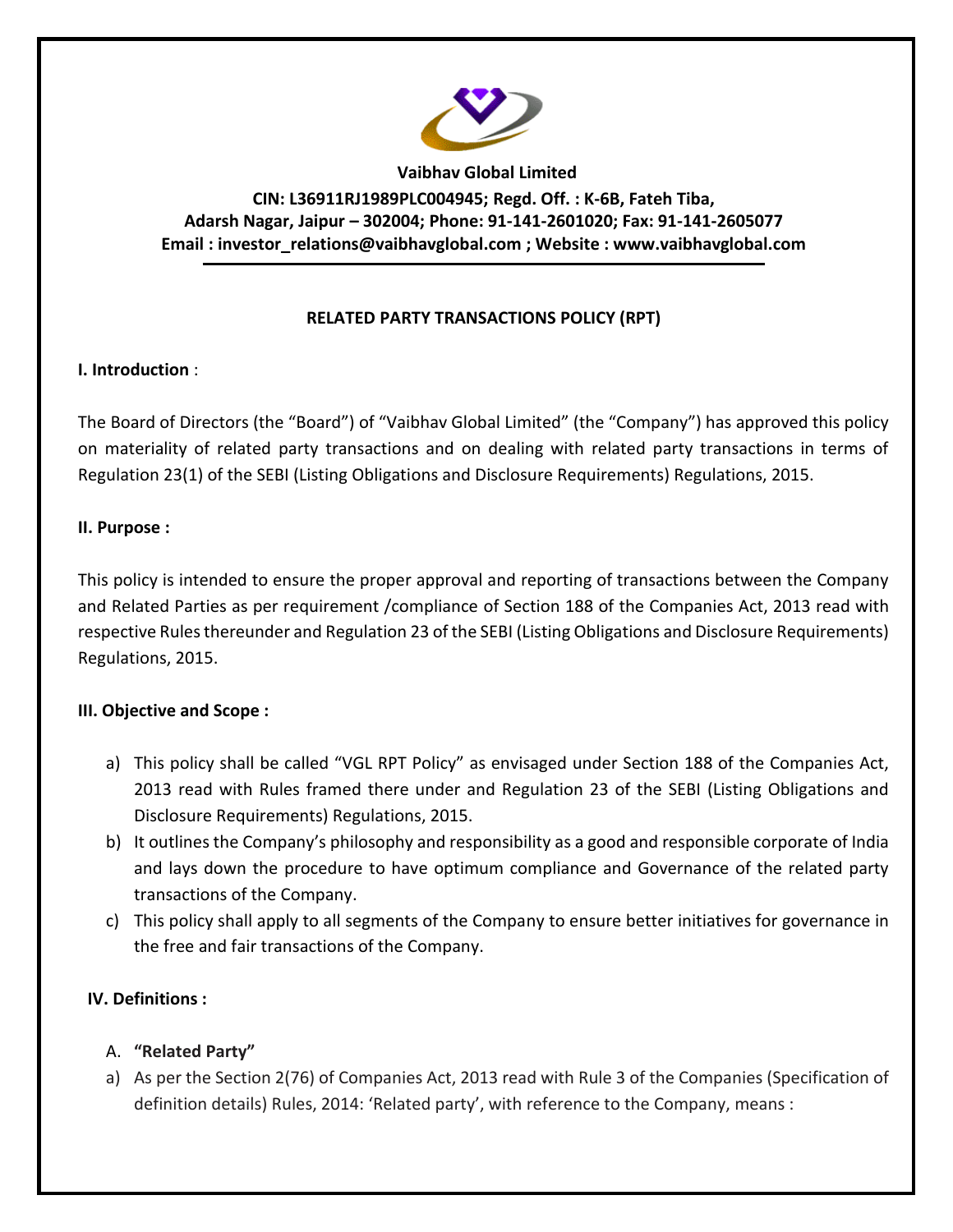- I. a director or his relative;
- II. a key managerial personnel or his relative;
- III. a firm, in which a director, manager or his relative is a partner;
- IV. a private company in which a director or manager or his relative is a member or director;
- V. a public company in which a director or manager is a director and holds along with his relatives, more than two per cent. of its paid-up share capital;
- VI. any body corporate whose Board of Directors, managing director or manager is accustomed to act in accordance with the advice, directions or instructions of a director or manager;
- VII. any person on whose advice, directions or instructions a director or manager is accustomed to act:
- VIII. Provided that nothing in sub-clauses (vi) and (vii) shall apply to the advice, directions or instructions given in a professional capacity;
	- IX. any body corporate which is:-
		- 1. a holding, subsidiary or an associate company of such Company;
		- 2. a subsidiary of a holding Company to which it is also a subsidiary; or
		- 3. an investing Company or the venture of a Company
	- X. a director other than independent director or key managerial personnel of the holding Company or his relative with reference to a Company, shall be deemed to be a related party;
- b) As per the Regulation 2 (1)(zb) of the SEBI (Listing Obligations and Disclosure Requirements) Regulations, 2015 "related party" means a related party as defined under sub-section (76) of Section 2 of the Companies Act, 2013 or under the applicable accounting standards

## "Provided that:

- (a) any person or entity forming a part of the promoter or promoter group of the listed entity; or
- (b) any person or any entity, holding equity shares:
- (i) of twenty per cent or more; or
- (ii) of ten per cent or more, with effect from April 1, 2023;

in the listed entity either directly or on a beneficial interest basis as provided under section 89 of the Companies Act, 2013, at any time, during the immediate preceding financial year; shall be deemed to be a related party:

# B. **"Related Party Transaction"**:

- **1.** As per Section 188 (1) Companies Act, 2013, Related Party Transactions includes any contract or arrangement with a related party with respect to:
	- a. sale, purchase or supply of any goods or materials;
	- b. selling or otherwise disposing of, or buying, property of any kind;
	- c. leasing of property of any kind;
	- d. availing or rendering of any services;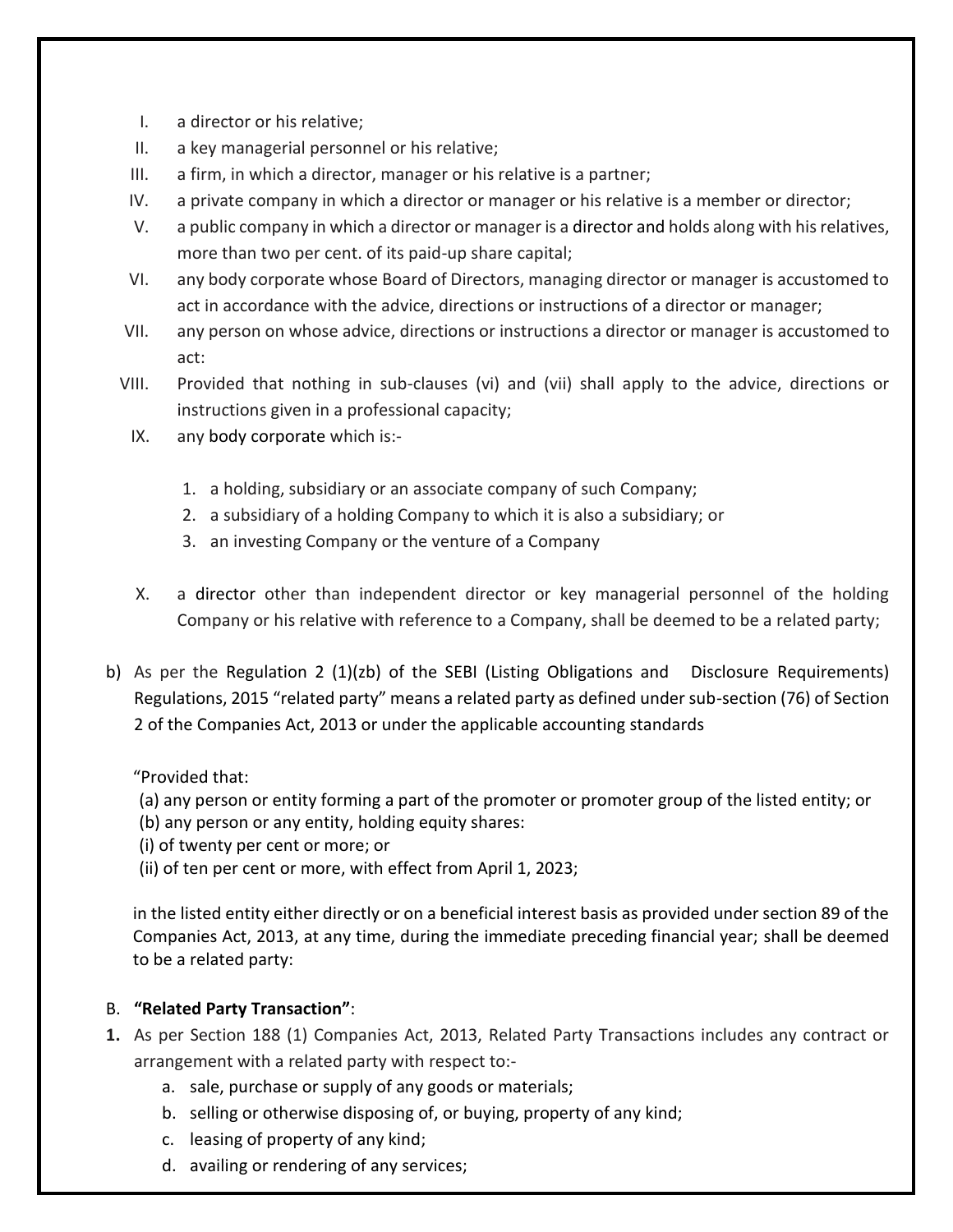- e. appointment of any agent for purchase or sale of goods, materials, services or property;
- f. such related party's appointment to any office or place of profit in the Company, its subsidiary Company or associate company; and
- g. underwriting the subscription of any securities or derivatives thereof, of the Company.
- **2.** As per the Regulation 2(1)(zc) of the SEBI (Listing Obligations and Disclosure Requirements) Regulations, 2015:

"Related Party Transaction" means a transaction involving a transfer of resources, services or obligations between:

- (i) a listed entity or any of its subsidiaries on one hand and a related party of the listed entity or any of its subsidiaries on the other hand; or
- (ii) a listed entity or any of its subsidiaries on one hand, and any other person or entity on the other hand, the purpose and effect of which is to benefit a related party of the listed entity or any of its subsidiaries, with effect from April 1, 2023;

regardless of whether a price is charged and a "transaction" with a related party shall be construed to include a single transaction or a group of transactions in a contract:

Provided that the following shall not be a related party transaction:

- a) the issue of specified securities on a preferential basis, subject to compliance of the requirements under the Securities and Exchange Board of India (Issue of Capital and Disclosure Requirements) Regulations, 2018;
- b) the following corporate actions by the listed entity which are uniformly applicable/offered to all shareholders in proportion to their shareholding:
	- i. payment of dividend;
	- ii. subdivision or consolidation of securities;
	- iii. issuance of securities by way of a rights issue or a bonus issue; and
	- iv. buy-back of securities.
- c) acceptance of fixed deposits by banks/Non-Banking Finance Companies at the terms uniformly applicable/offered to all shareholders/public, subject to disclosure of the same along with the disclosure of related party transactions every six months to the stock exchange(s), in the format as specified by the Board:

Provided further that this definition shall not be applicable for the units issued by mutual funds which are listed on a recognised stock exchange(s);"

## C. **"Material Modification":**

Any modification to a Related Party Transaction having variance of more than 20% of the existing overall transaction value or Rs. 1 crore whichever is higher, as approved by the Audit Committee/Shareholders, as the case may be.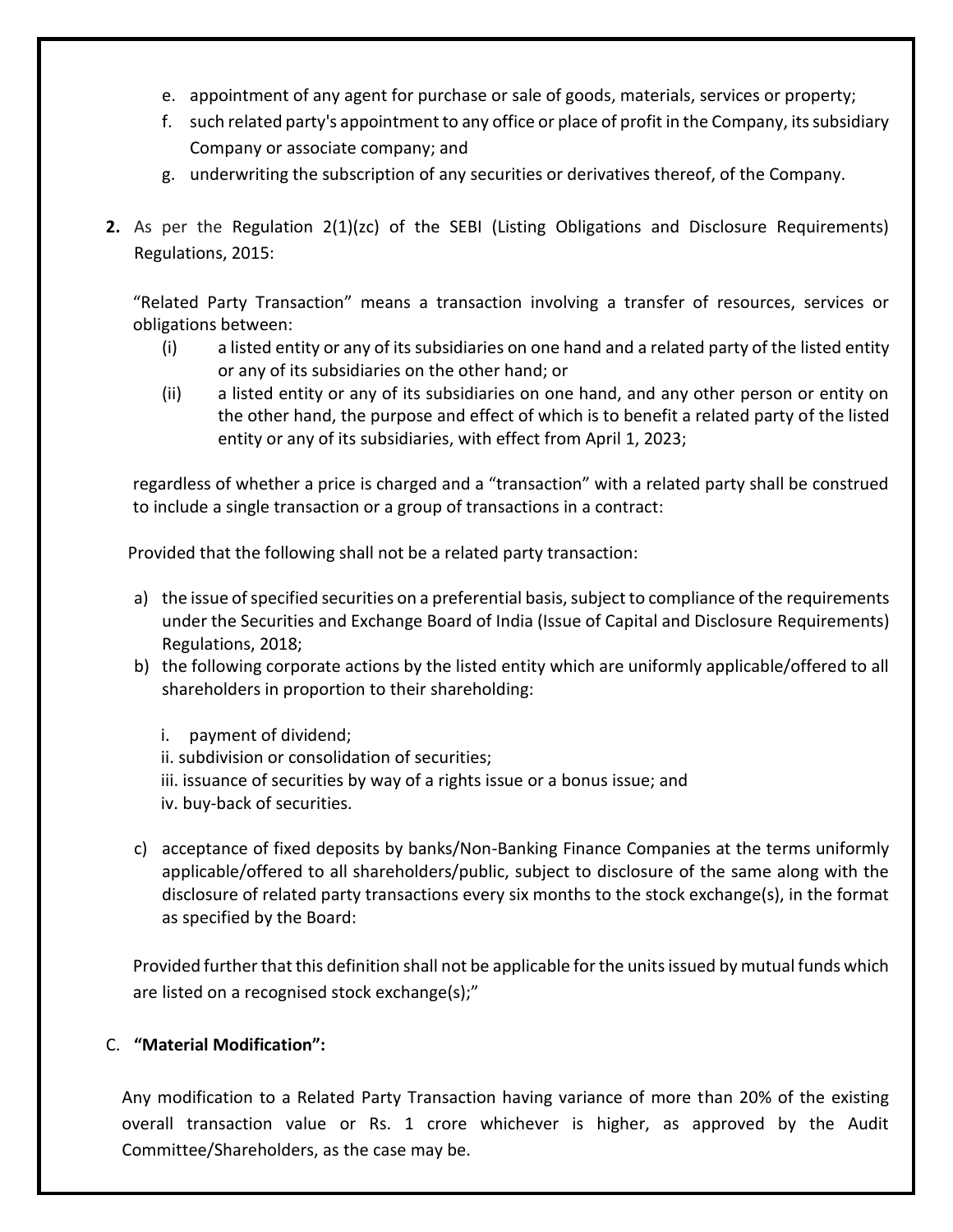#### D. **Material Related Party Transaction:**

As per Explanation to Regulation 23(1) of the SEBI (Listing Obligations and Disclosure Requirements) Regulations, 2015:

"A transaction with a related party shall be considered material, if the transaction(s) to be entered into individually or taken together with previous transactions during a financial year, exceeds rupees one thousand crore or ten per cent of the annual consolidated turnover of the Company as per the last audited financial statements of the Company, whichever is lower."

Notwithstanding the above, a transaction involving payments made to a related party with respect to brand usage or royalty shall be considered material if the transaction(s) to be entered into individually or taken together with previous transactions during a financial year, exceed five percent of the annual consolidated turnover of the listed entity as per the last audited financial statements of the listed entity.

#### E. **"Relative" :**

As per the Section 2(77) of the Companies Act, 2013 read with Rule 4 of the Companies (Specification of definitions details) Rules, 2014:

'Relative', with reference to any person, means anyone who is related to another, if-

- I. they are members of a Hindu Undivided Family;
- II. they are husband or wife; or
- III. A person shall be deemed to be the relative of another, if he or she is related to another in the following manner, namely:-
	- (a) Father including step father
	- (b) Mother including step mother
	- (c) Son including step son
	- (d) Son's wife
	- (e) Daughter
	- (f) Daughter's Husband
	- (g) Brother including step brother
	- (h) Sister including step sister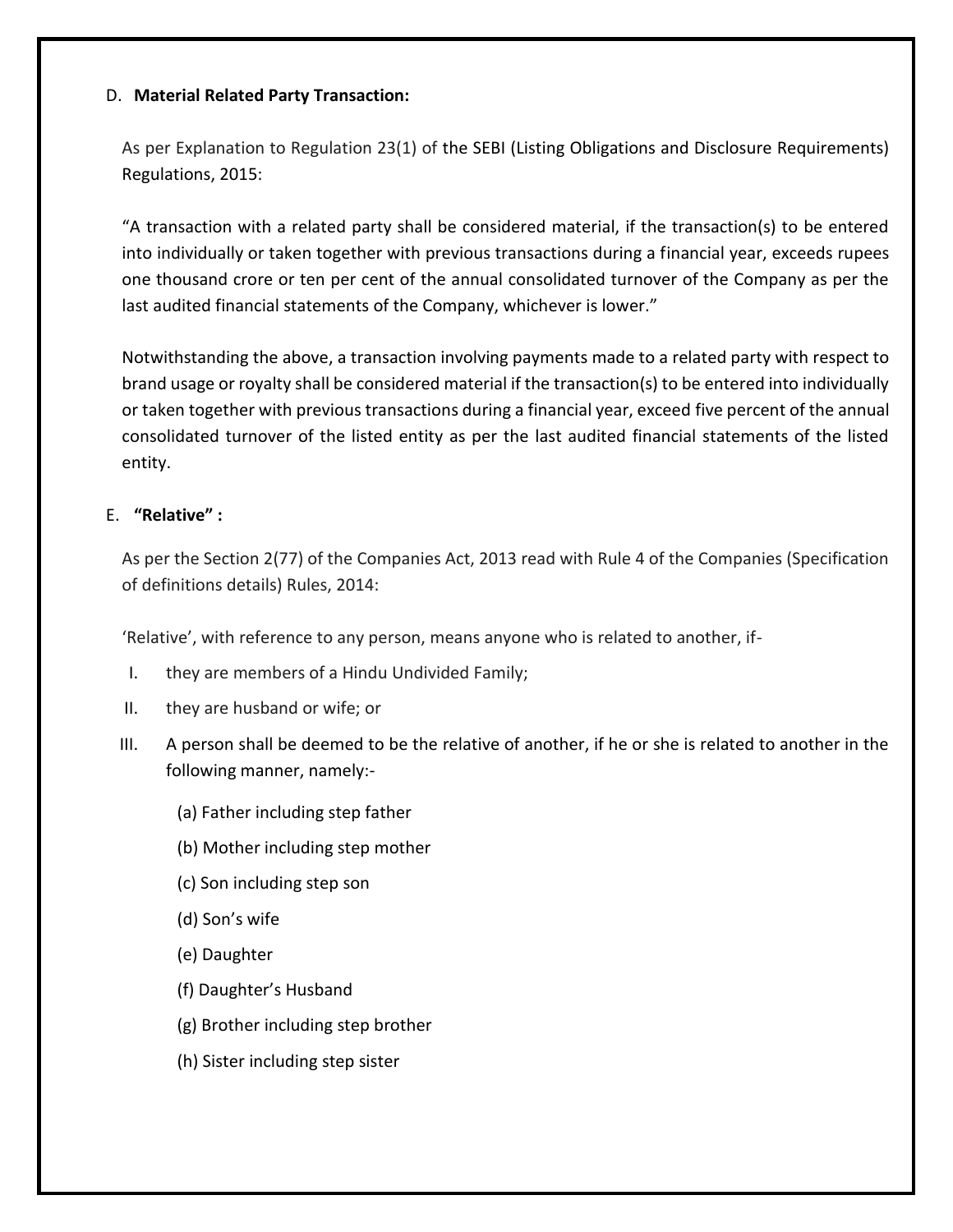# **V. Related Party Transaction Approval Matrix**

No transaction with a related party shall be entered into by the Company unless it is approved by the appropriate authority. The table below sets out the approval matrix applicable to such transactions:

| <b>Nature of Transactions</b>                                                                                                                                                                                                         | <b>Approving Authority</b>                                                                                                                                                                                                      | Rationale                                                                                                                                                                                                                                          |
|---------------------------------------------------------------------------------------------------------------------------------------------------------------------------------------------------------------------------------------|---------------------------------------------------------------------------------------------------------------------------------------------------------------------------------------------------------------------------------|----------------------------------------------------------------------------------------------------------------------------------------------------------------------------------------------------------------------------------------------------|
| All Transactions with Wholly<br>owned Subsidiary Company in<br>ordinary course of business<br>or/and at arm's length price<br>All Transactions with Wholly<br>owned Subsidiary Company not<br>in ordinary course of business          | <b>Audit Committee</b><br>Audit Committee<br><b>The</b><br>may<br>provide Omnibus approval.<br>Audit Committee and Board of<br>Directors.                                                                                       | Section 177 (4) (iv) of Companies<br>Act, 2013 read with Rule 6A of the<br>Companies (Meeting of Board and<br>its Powers) Rules, 2014.<br>Section 177(4)(iv)<br>and<br>Section<br>188(1) of the Companies Act, 2013.                               |
| or/and not at arm's length price<br>All transactions entered<br>into<br>between the Company<br>and<br>related party (other than wholly<br>owned subsidiary company) in<br>ordinary course of business<br>or/and at arm's length price | Audit Committee.<br>Audit<br>Committee<br><b>The</b><br>may<br>provide Omnibus approval.                                                                                                                                        | Section 177 (4) (iv) of Companies<br>Act, 2013 read with Rule 6A of the<br>Companies (Meeting of Board and<br>its Powers) Rules, 2014.<br>Regulation 23 (3) of the SEBI<br>(Listing Obligations and Disclosure<br>Requirements) Regulations, 2015. |
| All transactions entered<br>into<br>between the Company<br>and<br>related party (other than wholly<br>owned subsidiary company) not<br>in ordinary course of business<br>or/and not at arm's length price.                            | Audit Committee and Board of<br><b>Directors</b><br>If value of transaction exceeds<br>specified<br>Limit,<br>the<br>prior<br>approval of the Shareholders by<br>Resolution<br>General<br>in<br>a<br>Meeting would be required. | Section<br>177(4)(iv)<br>and<br>Section<br>188(1) of the Companies Act, 2013.<br>Rule 15(3) of the (Meeting of Board<br>and its Powers) Rules, 2014.                                                                                               |

## **VI. Review and approval of Related Party Transactions**

## **(A) Audit Committee**

[Pursuant to regulation 23 of SEBI (LODR) Regulations, 2015 and Section 177 (4) (iv) of Companies Act,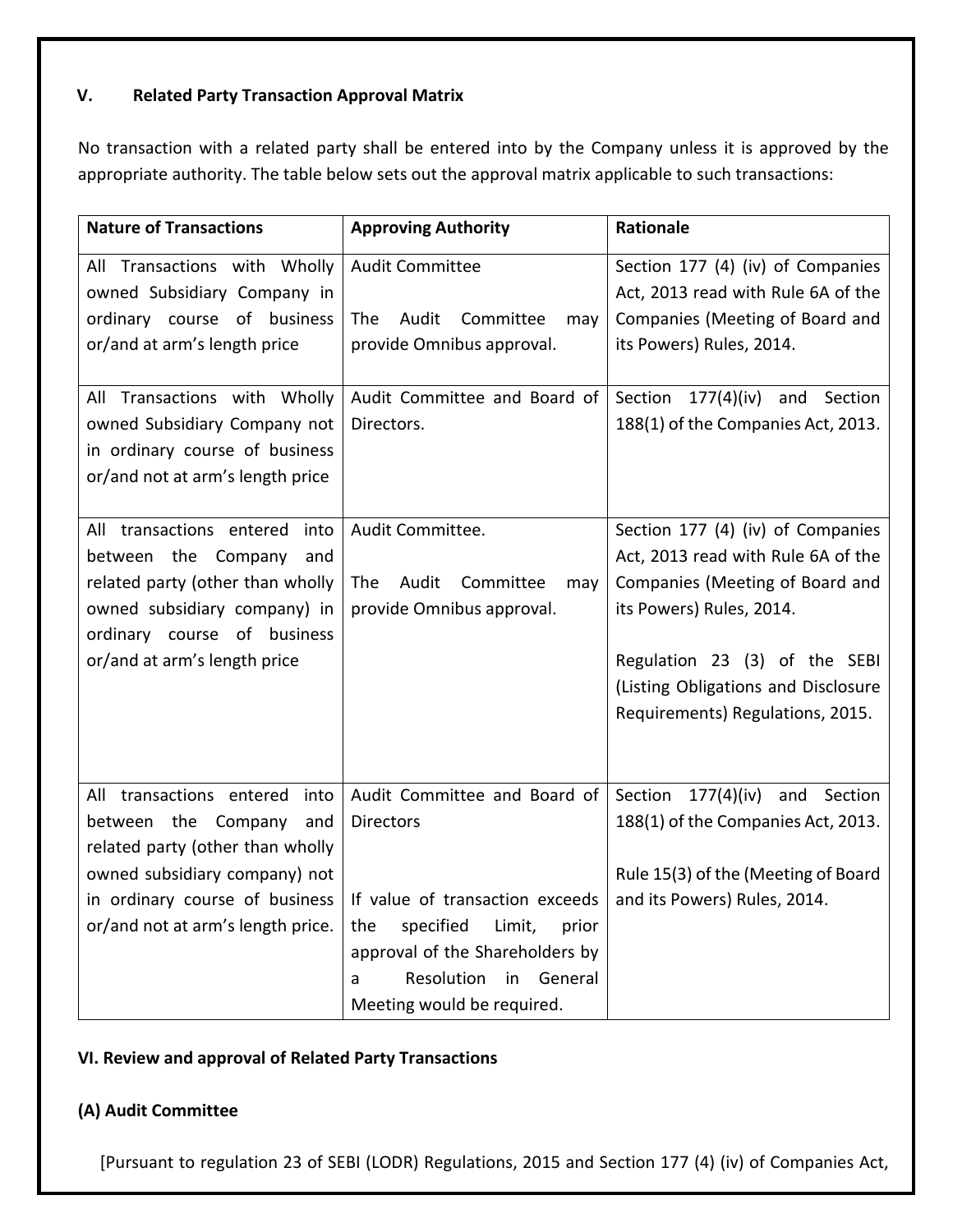2013 read with Rule 6A of the Companies (Meeting of Board and its Powers) Rules, 2014]

All Related Party Transactions and subsequent material modifications shall require prior approval of the Audit Committee of the Company.

Provided that only those members of the audit committee, who are independent directors, shall approve related party transactions.

Provided further that:

- a) a related party transaction to which the subsidiary of Company is a party but the Company is not a party, shall require prior approval of the audit committee of the Company if the value of such transaction whether entered into individually or taken together with previous transactions during a financial year exceeds ten per cent of the annual consolidated turnover, as per the last audited financial statements of the Company;
- b) with effect from April 1, 2023, a related party transaction to which the subsidiary of the Company is a party but the Company is not a party, shall require prior approval of the audit committee of the Company if the value of such transaction whether entered into individually or taken together with previous transactions during a financial year, exceeds ten per cent of the annual standalone turnover, as per the last audited financial statements of the subsidiary; prior approval of the audit committee of the Company shall not be required for a related party transaction to which the listed subsidiary is a party but the Company is not a party, if regulation 23 and sub-regulation (2) of regulation 15 of these regulations are applicable to such listed subsidiary.

Explanation: For related party transactions of unlisted subsidiaries of a listed subsidiary as referred to in above, the prior approval of the audit committee of the Company shall suffice.

The Audit Committee may grant/make omnibus approval for Related Party Transactions proposed to be entered into by the company subject to the following conditions, namely:

- 1. The Audit Committee shall, after obtaining approval of the Board of Directors, lay down the criteria for granting the omnibus approval in line with the policy on Related Party Transactions of the company. which shall include the following, namely:
	- a. maximum value of the transactions, in aggregate, which can be allowed under the omnibus route in a year;
	- b. the maximum value per transaction which can be allowed;
	- c. extent and manner of disclosures to be made to the Audit Committee at the time of seeking omnibus approval;
	- d. review, at such intervals as the Audit Committee may deem fit, related party transaction entered into by the company pursuant to each of the omnibus approval made;
	- e. transactions which cannot be subject to the omnibus approval by the Audit Committee.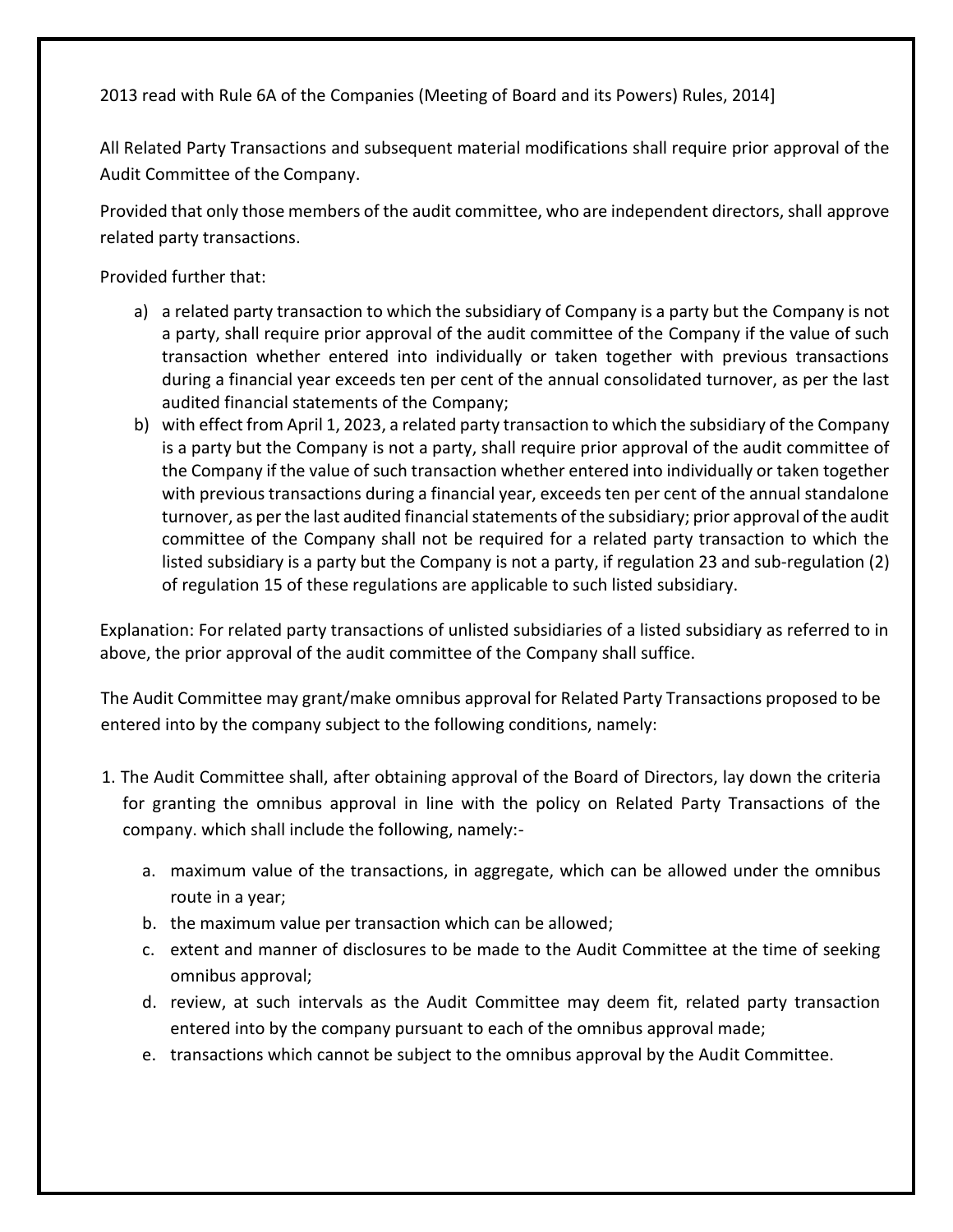- 2. The Audit Committee shall consider the following factors while specifying the criteria for making omnibus approval, namely: -
	- (a) repetitiveness of the transactions (in past or in future);
	- (b) justification for the need of omnibus approval.
- 3. The Audit Committee shall satisfy itself on the need for such omnibus approval for transactions of repetitive nature and that such approval is in the interest of the company;
- 4. Such omnibus approval shall specify:
	- a. the name of the related party,
	- b. nature and duration of transaction,
	- c. maximum amount of transaction that can be entered into,
	- d. the indicative base price or current contracted price and the formula for variation in the price if any and
	- e. any other information relevant or important for the Audit Committee to take a decision on the proposed transaction

Provided that where the need for Related Party Transaction cannot be foreseen and aforesaid details are not available, Audit Committee may make omnibus approval for such transactions subject to their value not exceeding Rs.1 crore per transaction.

- 5. Omnibus approval shall be valid for a period not exceeding one financial year and shall require fresh approval after the expiry of such financial year.
- 6. Omnibus approval shall not be made for transactions in respect of selling or disposing of the undertaking of the company.
- 7. The Audit Committee shall review, at least on a quarterly basis, the details of RPTs entered into by the company pursuant to each of the omnibus approval given.
- 8. Any other conditions as the Audit Committee may deem fit.".

Provided further that in case of transaction, other than transactions referred to in section 188, and where Audit Committee does not approve the transaction, it shall make its recommendations to the Board:

Provided also that in case any transaction involving any amount not exceeding one crore rupees is entered into by a director or officer of the company without obtaining the approval of the Audit Committee and it is not ratified by the Audit Committee within three months from the date of the transaction, such transaction shall be voidable at the option of the Audit Committee and if the transaction is with the related party to any director or is authorised by any other director, the director concerned shall indemnify the company against any loss incurred by it: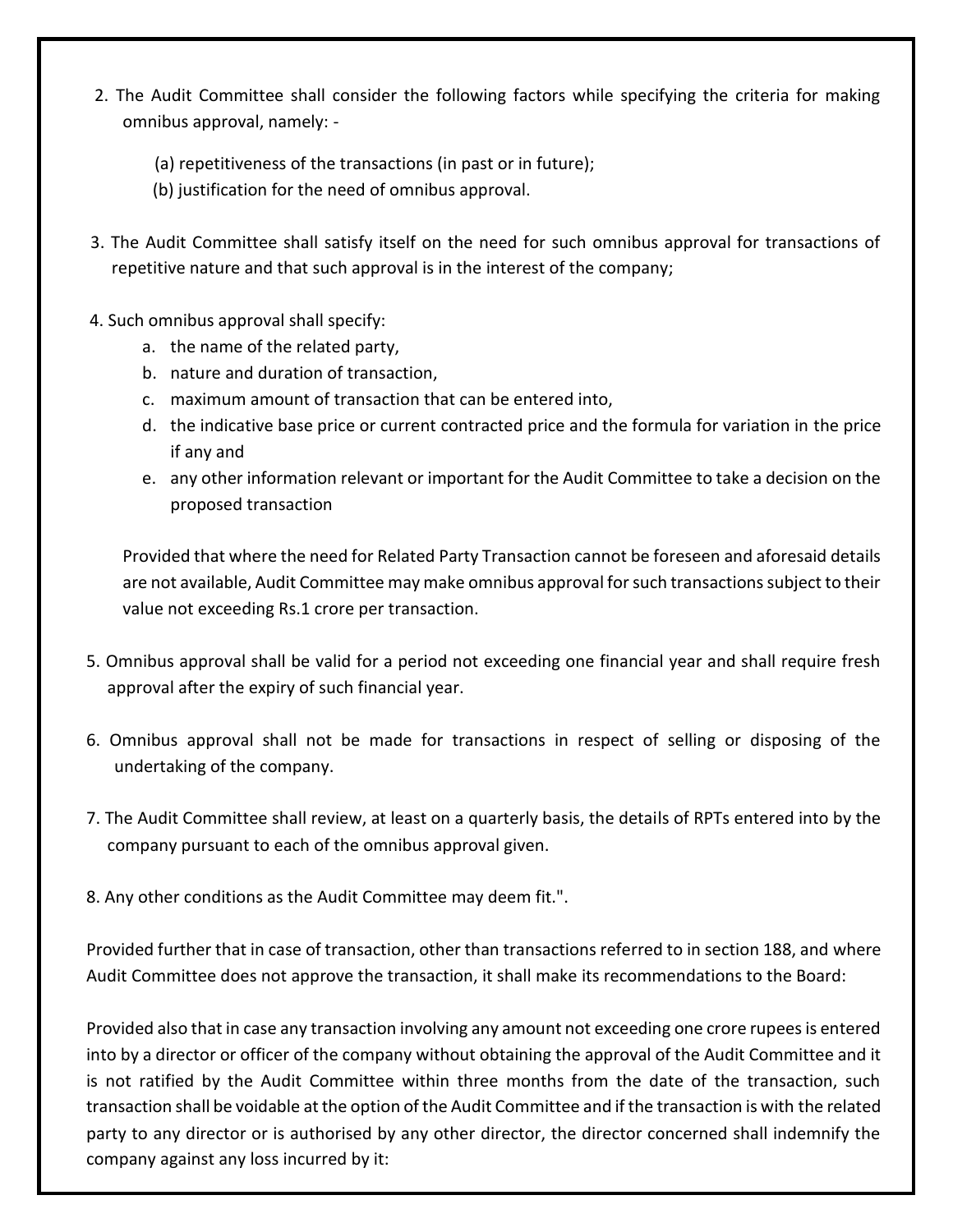Provided also that the provisions of this clause shall not apply to a transaction, other than a transaction referred to in section 188, between a holding company and its wholly owned subsidiary company.

**(B)** All material related party transactions and subsequent material modifications as defined by the audit committee under sub-regulation (2)] shall require prior approval of the shareholders through resolution and no related party shall vote to approve such resolutions whether the entity is a related party to the particular transaction or not:

[Provided further that the requirements specified under this sub-regulation shall not apply in respect of a resolution plan approved under section 31 of the Insolvency Code, subject to the event being disclosed to the recognized stock exchanges within one day of the resolution plan being approved;.

The above provisions shall not be applicable in the following cases:

- a. transactions entered into between the Company and its wholly owned subsidiary whose accounts are consolidated with the Company and placed before the shareholders at the general meeting for approval.
- b. transactions entered into between two wholly-owned subsidiaries of the Company, whose accounts are consolidated with the company and placed before the shareholders at the general meeting for approval.

## **(C) Board of Directors**

# **As per Section 188 of the Companies Act, 2013 read with rule 15 of the Companies (Meetings of Board and its Powers) Rules, 2014:**

The Company will not enter into any contact or arrangement with a related party with respect to the transactions as defined in Clause IV (B) of this Policy without the consent of the Board of Directors given by way of resolution at a meeting of the Board of Directors.

#### **(D) Shareholders**

For the purpose of First Proviso to sub-section (1) of Section 188 of Companies Act, 2013, except with the prior approval of the Company by a resolution, a Company shall not enter into transaction or transactions, where the transaction or transactions to be entered into:

- (a) as contracts or arrangements with respect to clauses (a) to (e) of section 188(1) with criteria, as mentioned below -
	- (i) sale, purchase or supply of any goods or material, directly or through appointment of agent, amounting to ten percent or more of the turnover of the company, as mentioned in clause (a) and clause (e) respectively of sub-section (1) of [section 188;](http://ebook.mca.gov.in/Actpagedisplay.aspx?PAGENAME=17582)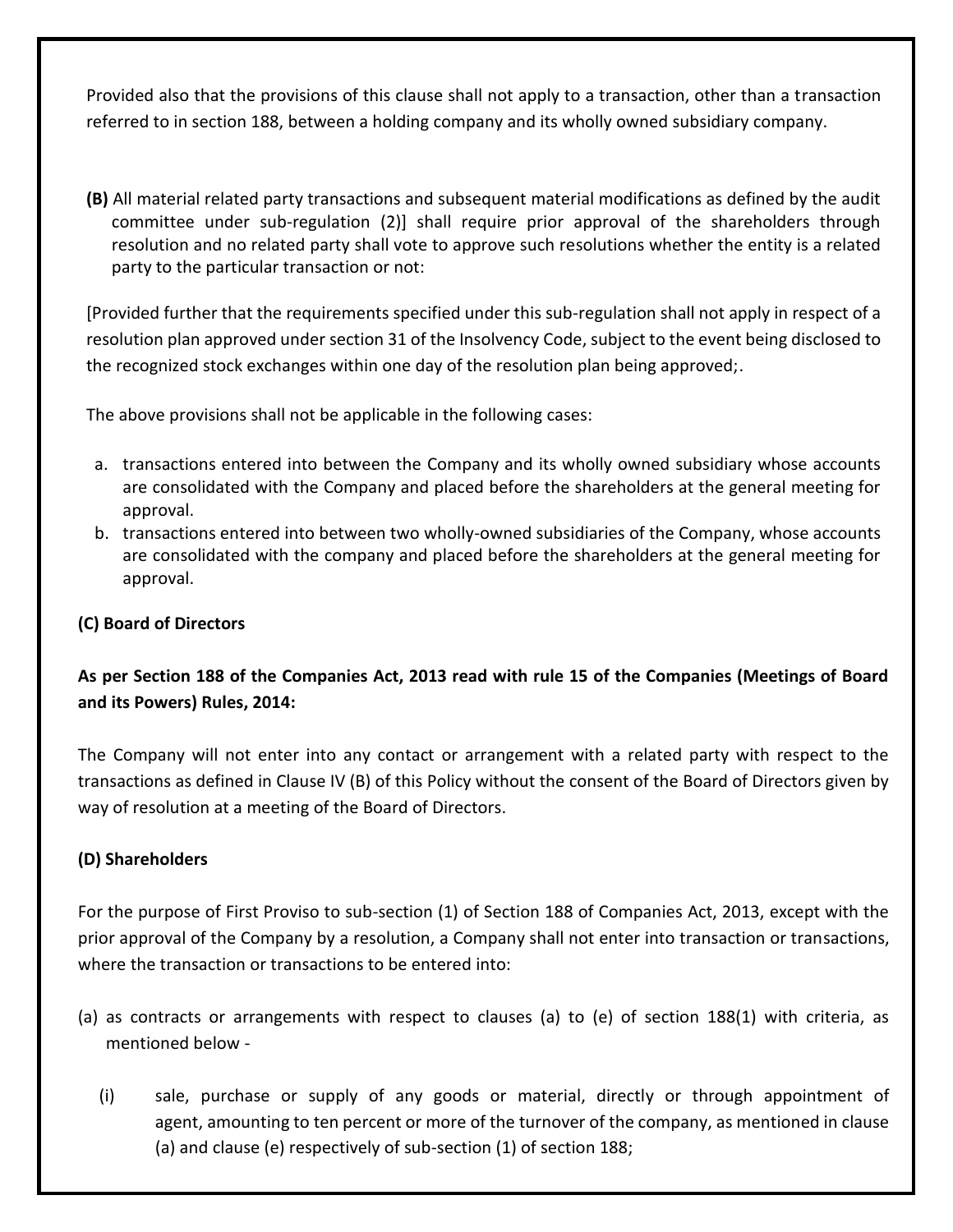- (ii) selling or otherwise disposing of or buying property of any kind, directly or through appointment of agent, amounting to ten percent or more of net worth of the company, as mentioned in clause (b) and clause (e) respectively of sub-section (1) of [section 188;](http://ebook.mca.gov.in/Actpagedisplay.aspx?PAGENAME=17582)
- (iii) leasing of property any kind amounting to ten per cent or more of the turnover of the company, as mentioned in clause (c) of sub-section (1) of [section 188;](http://ebook.mca.gov.in/Actpagedisplay.aspx?PAGENAME=17582)
- (iv) availing or rendering of any services, directly or through appointment of agent, amounting to ten percent or more of the turnover of the company as mentioned in clause (d) and clause (e) respectively of sub-section (1) of [section 188;](http://ebook.mca.gov.in/Actpagedisplay.aspx?PAGENAME=17582)

Explanation.- It is hereby clarified that the limits specified in sub-clause (i) to (iv) shall apply for transaction or transactions to be entered into either individually or taken together with the previous transactions during a financial year.

- (b) is for appointment to any office or place of profit in the company, its subsidiary company or associate company at a monthly remuneration exceeding two and a half lakh rupees as mentioned in clause (f) of sub-section (1) of [section 188.](http://ebook.mca.gov.in/Actpagedisplay.aspx?PAGENAME=17582)
- (c) is for remuneration for underwriting the subscription of any securities or derivatives thereof, of the company exceeding one per cent of the net worth as mentioned in clause (g) of sub-section (1) of [section 188.](http://ebook.mca.gov.in/Actpagedisplay.aspx?PAGENAME=17582)

## **Explanation** :

The Turnover or Net Worth referred in the above sub-rules shall be computed on the basis of the Audited Financial Statement of the preceding Financial year.

## **Explanation** :

(a) the expression "office or place of profit" means any office or place:

- (i) where such office or place is held by a director, if the director holding it receives from the company anything by way of remuneration over and above the remuneration to which he is entitled as director, by way of salary, fee, commission, perquisites, any rent-free accommodation, or otherwise;
- (ii) where such office or place is held by an individual other than a director or by any firm, private company or other body corporate, if the individual, firm, private company or body corporate holding it receives from the company anything by way of remuneration, salary, fee, commission, perquisites, any rentfree accommodation, or otherwise;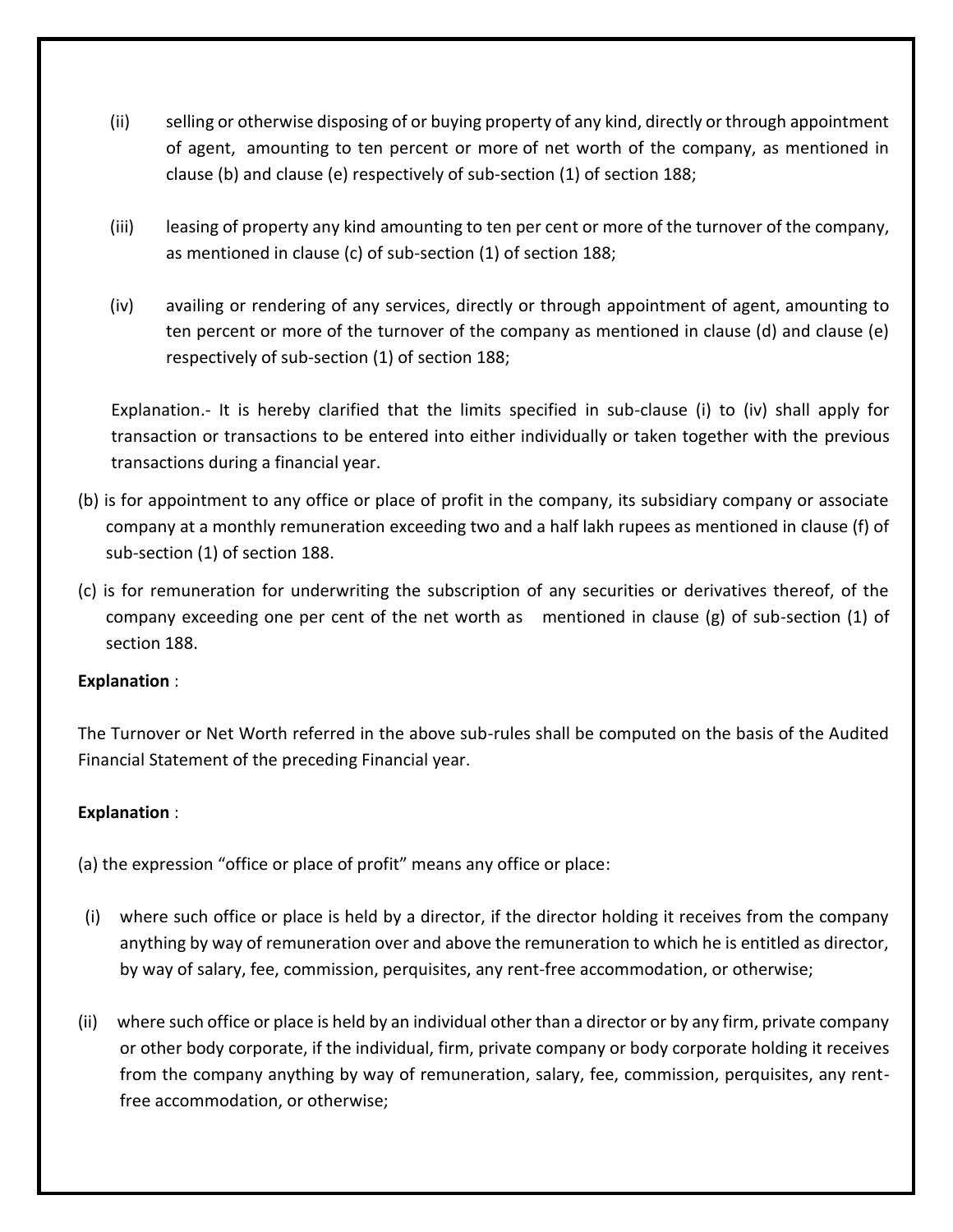**Explanation** : The expression "arm's length transaction" means a transaction between two related parties that is conducted as if they are unrelated so that there is no conflict of interest.

In terms of proviso 4 to section 188(1), nothing contained in section 188(1), shall apply to any transactions entered into by the Company in its ordinary course of business other than the transactions which are not on an arm's length basis.

In terms of proviso 5 of Section 188(1), the requirement of passing the resolution under first proviso shall not be applicable for the transactions entered into between a holding Company and its wholly owned subsidiary whose accounts are consolidated with such holding Company and placed before the shareholders at the general meeting for approval.

## **(E) Ratification of Contracts by Board/Shareholders:**

Where any contract or arrangement is entered into by a director or any other employee, without obtaining the consent of the Board or approval by a resolution in the general meeting under sub-section (1) of section 188 and if it is not ratified by the Board or, as the case may be, by the shareholders at a meeting within three months from the date on which such contract or arrangement was entered into, such contract or arrangement shall be voidable at the option of the Board or, as the case may be, of the shareholders and if the contract or arrangement is with a related party to any director, or is authorized by any other director, the directors concerned shall indemnify the company against any loss incurred by it.

# **VII**. **Specific Provisions of Regulation 23**

# **Regulation 23 (5)**:

The provisions of sub-regulations (2), (3) and (4) of Regulation 23 shall not be applicable if the transactions entered into between (i) a holding company and its wholly owned subsidiary whose accounts are consolidated with such holding company and placed before the shareholders at the general meeting for approval; (ii) transactions entered into between two wholly-owned subsidiaries of the listed holding company, whose accounts are consolidated with such holding company and placed before the shareholders at the general meeting for approval.]

## **Regulation 23 (6)**:

The provisions of this regulation shall be applicable to all prospective transactions.

# **Regulation 23 (7):**

All existing material related party contracts or arrangements entered into prior to the date of notification of these regulations and which may continue beyond such date shall be placed for approval of the shareholders in the first General Meeting subsequent to notification of these regulations.